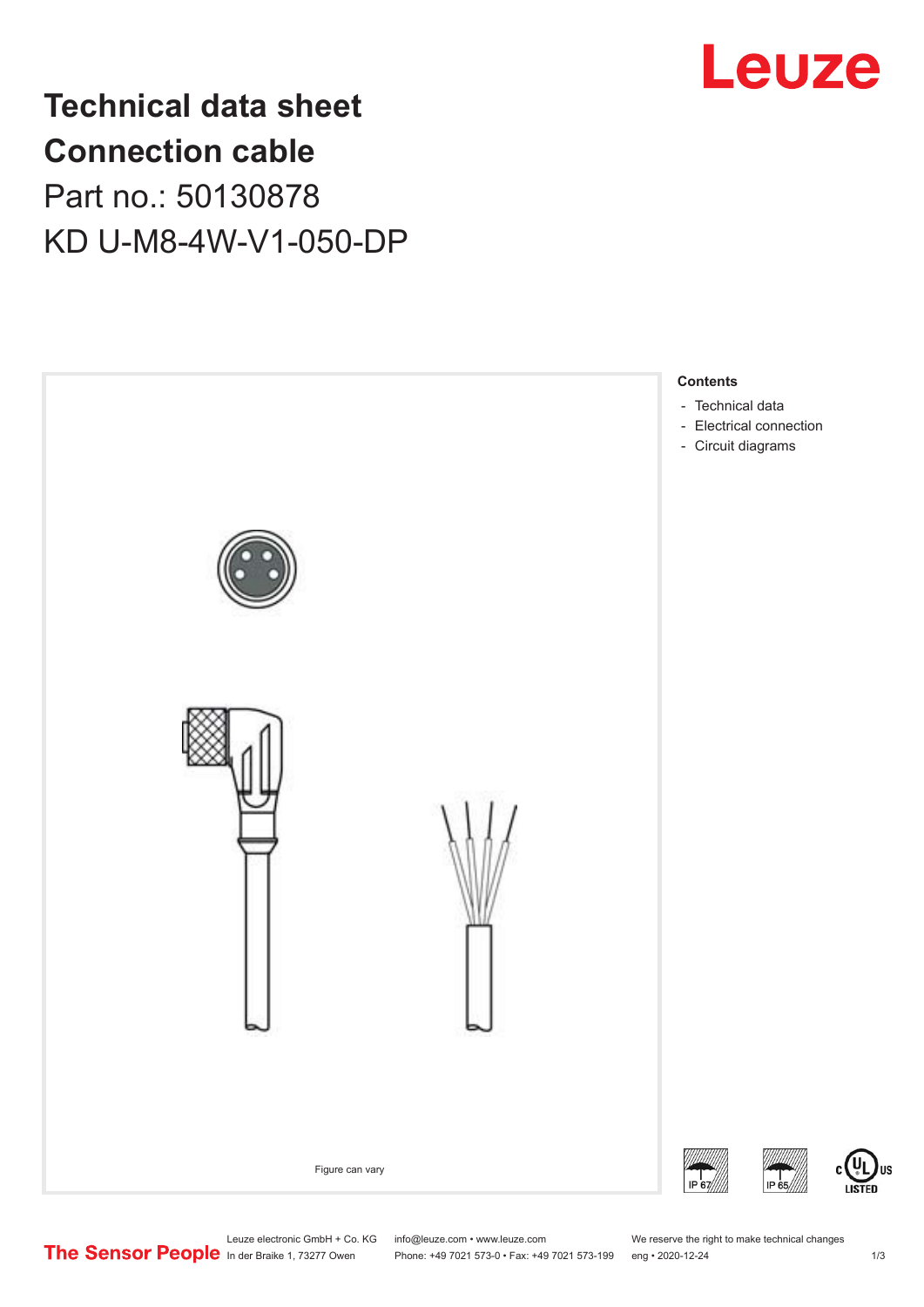## <span id="page-1-0"></span>**Technical data**

#### **Electrical data**

**Performance data Operating voltage** 24 V DC ±25%

#### **Connection**

| <b>Connection 1</b>               |                                                                                                        |
|-----------------------------------|--------------------------------------------------------------------------------------------------------|
| <b>Type of connection</b>         | Connector                                                                                              |
| <b>Thread size</b>                | M <sub>8</sub>                                                                                         |
| <b>Type</b>                       | Female                                                                                                 |
| Handle body material              | <b>PUR</b>                                                                                             |
| No. of pins                       | 4-pin                                                                                                  |
| Version                           | Angled                                                                                                 |
| <b>Connector, LED</b>             | Yes                                                                                                    |
| Lock                              | Screw fitting, nickel-plated diecast zinc,<br>recommended torque 0.6 Nm, self-<br>locking              |
| <b>Connection 2</b>               |                                                                                                        |
| <b>Type of connection</b>         | Open end                                                                                               |
|                                   |                                                                                                        |
| <b>Cable properties</b>           |                                                                                                        |
| <b>Number of conductors</b>       | 4 Piece(s)                                                                                             |
| Wire cross section                | $0.25$ mm <sup>2</sup>                                                                                 |
| <b>AWG</b>                        | 24                                                                                                     |
| <b>Sheathing color</b>            | <b>Black</b>                                                                                           |
| <b>Shielded</b>                   | <b>No</b>                                                                                              |
| Silicone-free                     | Yes                                                                                                    |
| Cable design                      | Connection cable (open on one end)                                                                     |
| Cable diameter (external)         | 4 7 mm                                                                                                 |
| <b>Cable length</b>               | 5,000 mm                                                                                               |
| <b>Sheathing material</b>         | PVC                                                                                                    |
| Wire insulation                   | PVC                                                                                                    |
| Suitability for drag chains       | No.                                                                                                    |
| Properties of the outer sheathing | Free of CFC, cadmium, silicone and<br>lead, easily machine-processable                                 |
| Resistance of the outer sheathing | Good oil, gasoline and chemical<br>resistance. flame retardant in<br>accordance with UL 1581 VW1 / CSA |

FT1

#### **Width across flats** 9 mm **Bending radius, flexible laying, min.** Min. 10 x cable diameter **Bending radius, stationary laying, min.** Min. 5 x cable diameter **Operation and display Number of LEDs** 1 Piece(s) **Environmental data Ambient temperature, operation, flexible use** -5 ... 80 °C **Ambient temperature, operation, stationary use** -30 ... 80 °C **Certifications Degree of protection** IP 65 IP 67 **Certifications** c UL US **Classification Customs tariff number** 85444290 **eCl@ss 5.1.4** 27279201 **eCl@ss 8.0** 27279218 **eCl@ss 9.0** 27060311 **eCl@ss 10.0** 27060311 **eCl@ss 11.0** 27060311 **ETIM 5.0** EC001855 **ETIM 6.0** EC001855 **ETIM 7.0** EC001855

Leuze

**Mechanical data**

## **Electrical connection**

#### **Connection 1**

| Type of connection    | Connector                                                                             |
|-----------------------|---------------------------------------------------------------------------------------|
| <b>Thread size</b>    | M8                                                                                    |
| <b>Type</b>           | Female                                                                                |
| Handle body material  | <b>PUR</b>                                                                            |
| No. of pins           | $4$ -pin                                                                              |
| <b>Version</b>        | Angled                                                                                |
| <b>Connector, LED</b> | Yes                                                                                   |
| Lock                  | Screw fitting, nickel-plated diecast zinc, recommended<br>torque 0.6 Nm, self-locking |

#### **Pin Conductor color 1** Brown **2** White **3** Blue **4** Black



Phone: +49 7021 573-0 • Fax: +49 7021 573-199 eng • 2020-12-24 2/3